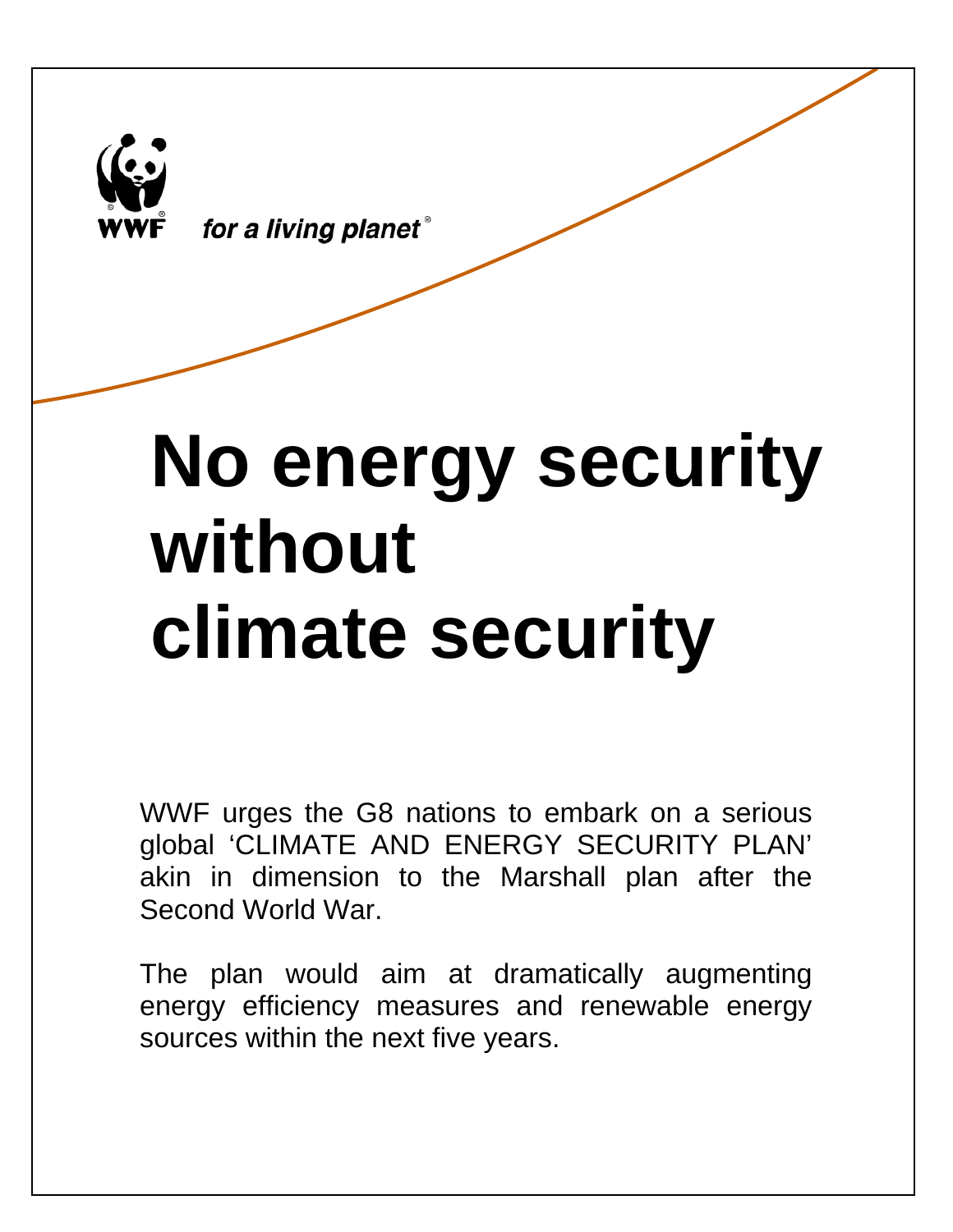

# **No energy security without climate security**

According to Tony Blair, "There will be no genuine security if the planet is ravaged by climate change." This is something he and other G8 leaders would do well to keep in mind as they sit down in St. Petersburg to consider the topic of energy security.

Climate and energy security are intimately linked. Consequences of climate change are manifest today and include increased frequency and severity of extreme weather events, and political and economic instability. Climate change – in Blair's words again "probably, long-term, the single most important issue we face as a global community" - is driven by emissions of  $CO<sub>2</sub>$  mainly from the burning of fossil fuels coal, oil and gas. It is in reducing these emissions that the world has its best chance of avoiding catastrophic climate change and making energy supply secure.

To date, the discussion of energy security has focused on supply, driven by concerns of increasing energy demands, declining oil reserves, unstable and generally rising oil and gas prices, and political instability. Energy security has been diversely and sometimes confusingly defined, but in WWF's view "secure energy" should be based on overriding priorities of:

- Reducing carbon emissions and contributing to curbing climate change
- Keeping intact earth's carrying capacity and avoiding impacts on biodiversity, water flows and other natural systems
- Avoiding relying on long and vulnerable lines of supply
- Being supplied from a variety of different sources
- Being based on equitable arrangements that do contribute to social, political or economic stability and predictability

As the world's leading economies, energy users and generators of greenhouse emissions, the G8 nations have the opportunity – and the responsibility - to refocus this discussion on how best to power the world without putting it at risk.

**WWF urges the G8 nations to embark on a serious global** '**CLIMATE AND ENERGY SECURITY PLAN**' **akin in dimension to the Marshall plan after the Second World War. The plan would aim at dramatically augmenting energy efficiency measures and renewable energy sources within the next five years.** 

**This plan would contribute to increased energy and climate security by:** 

1. Promoting, investing in and regulating for **energy efficiency measures** as the highest priority, as the most cost effective means to reduce reliance on long, insecure links to fossil fuel supplies and limit the damage caused by their extraction and use. Countries need to legislate for mandatory and dynamically improving standards for maximum energy consumption of energyconsuming and energy–conserving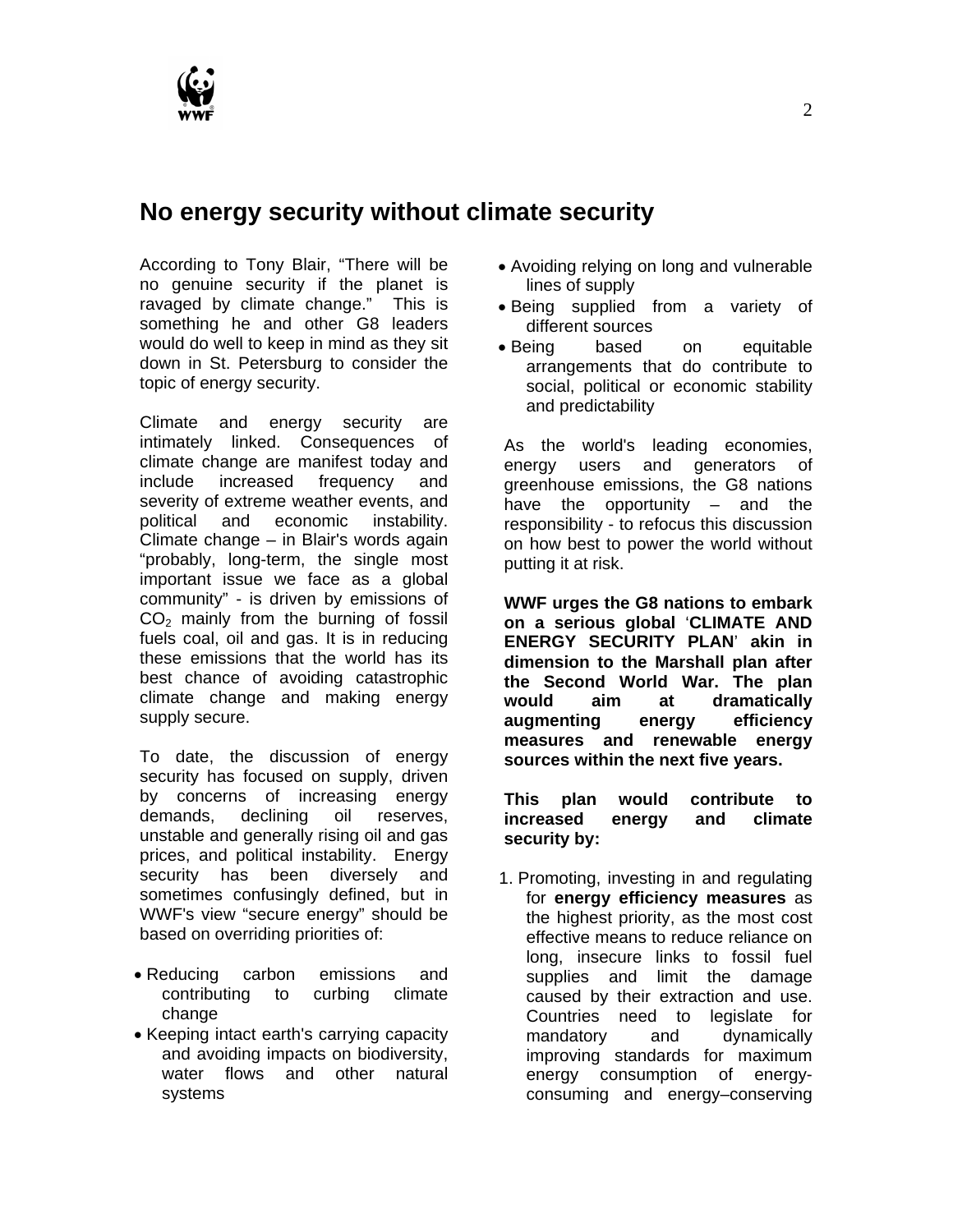

products and actively phase-out energy-wasting products

- 2. Continuing to develop and subscribe to the policy and market instruments – such as caps and carbon markets – that promote the **switch to low carbon**, diversified energy sources
- 3. Creating better opportunities for all new, renewable and clean energy resources by **redirecting subsidies from conventional to clean fuels**  (currently 250 billion US\$/year globally is spent on conventional energy)
- 4. Encouraging the uptake of clean and renewable energies by **legislating medium- and long term quantitative targets for renewable energies**.
- 5. Recognizing that **nuclear energy is one of the most uneconomic energy technologies** and that it carries a special class of risks centred on safety, waste disposal and weapons proliferation.
- 6. Recognizing the value of highly efficient **natural gas as a transition fuel** to a secure, sustainable, zero carbon energy future.
- 7. Regarding **carbon capture and storage** as having a potential contribution to make but not as a silver bullet. In this regard, as a matter of urgency, help to create a more global regulatory framework for sound, safe and environmentallyfriendly carbon capture and storage and therefore **ensure that only zeroemission coal and gas power plants** are built from now on. In addition, hydrogen introduction from decarbonisation of fossil fuels for non-electricity production must be accelerated.

## **The G8, climate change and energy security**

The last G8 meeting at Gleneagles put climate change firmly on the G8 agenda, with member nations committing to a range of actions and a continuing dialogue. Much more could, and should, have been achieved even if this meant leaving the USA – now the only nonsignatory to the Kyoto Protocol within the G8 - behind.

The G8's topic of energy security in St.Petersburg has the potential to either build on the continuing Gleneagles Dialogue or to distract from it. A narrowly focused discussion on the security of energy supply will not deliver a G8 outcome that provides any leadership or impetus on the more critical over-arching issues of providing energy safely and securely in the longterm.

Personal leadership from the presidency has been a key factor in G8 deliberations and pronouncements, and climate change as an issue benefited from UK Prime Minister Tony Blair's initiative. President Putin has identified key elements of energy security as being "stabilization of the global energy markets, development of innovation technologies, use of renewable energy sources, and protection of the environment". Further, he said: "We believe that today we must think very seriously about ways to bridge the gap between energy-sufficient and energylacking countries." Russian interests in the issue no doubt are stimulated by its substantial reserves of oil, natural gas and uranium.

While such leadership is encouraging in some respects, President Putin should go further and take the opportunity to minimize the risks posed by climate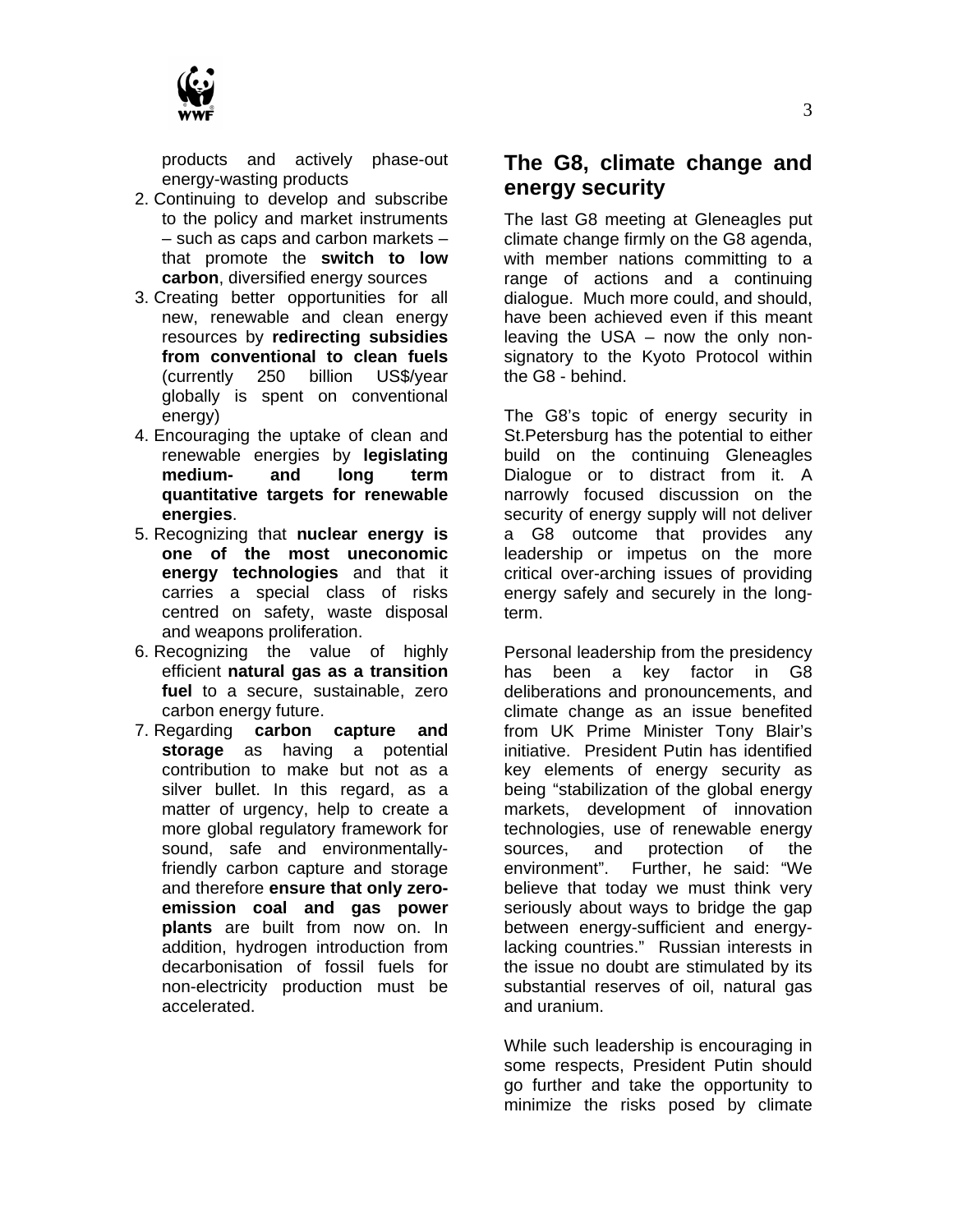

change, by addressing climate change within the energy security debate, and highlighting the dramatic improvement of energy efficiency as crucial to enhanced energy security.

WWF contends that the concept of energy security is meaningless unless it is seen in the wider context, where the over-riding threat is climate change caused substantially by fossil fuel use. Forms of energy that are safe for the climate contribute generally to human security in the long term while, in the words of the Earth Policy Institute's Lester Brown, "to subsidize the use of fossil fuels is to subsidize crop-withering heat waves, melting ice, rising seas, and more destructive storms."

## **Climate security and energy supply**

The scientific consensus is that the world faces grave risks of catastrophe if the global rise in average temperature cannot be kept under two degrees Celsius in comparison to pre-industrial times, and if global emissions do not peak and begin declining in 10-15 years. Much of the world has had a taste of what could come with a temperature rise of just over a quarter of that mark (0.7°C): heat waves, more frequent and more severe storms, persistent drought and increasing loss of biodiversity, with rainforests, mountains and coral reefs being particularly vulnerable. In addition, atmospheric  $CO<sub>2</sub>$  pollution already acidifies the oceans presently about 100 times as fast compared to any time in the last 100,000 years threatening this very fragile marine web of life. If the 2°C threshold cannot be avoided, immense security implications are inevitable, such as:

• Continuing increase in frequency and severity of extreme weather events

- Crop failures in heavily populated or key food producing areas.
- Unprecedented environmental refugee movements
- Border disputes over resources, particularly water
- Spread of endemic disease
- Political, economic and social consequences of governments and other social structures becoming overwhelmed by direct and indirect climate change effects.

These impacts, and many more documented in scientific literature, would create an inherently unstable world, making the current debate about unstable energy supplies appear trivial. Many of these impacts will hit the most vulnerable around the world, likely creating an entirely new group of "climate refugees" no longer able to survive in their countries due to droughts, famines and other extreme events and changes.

There are in fact other observed trends that could have global implications on rich and poor nations alike. These eventualities of 'abrupt climate change' include mass ice melting of glaciers in Greenland and Western Antarctica, leading to sea level rise much greater than currently anticipated, related disruptions to the great ocean circulation patterns (the thermohaline belt, also known as Gulf Stream), and relatively sudden large scale carbon releases from destabilized ocean and forests or tundra deposits of methane.

To minimize or prevent these possibilities, global emissions need to decline by at least 50% globally by mid century and lead to a world with low carbon energy supply soon thereafter, well above the level of progress specified in the current UNFCCC/Kyoto framework. The largest cuts are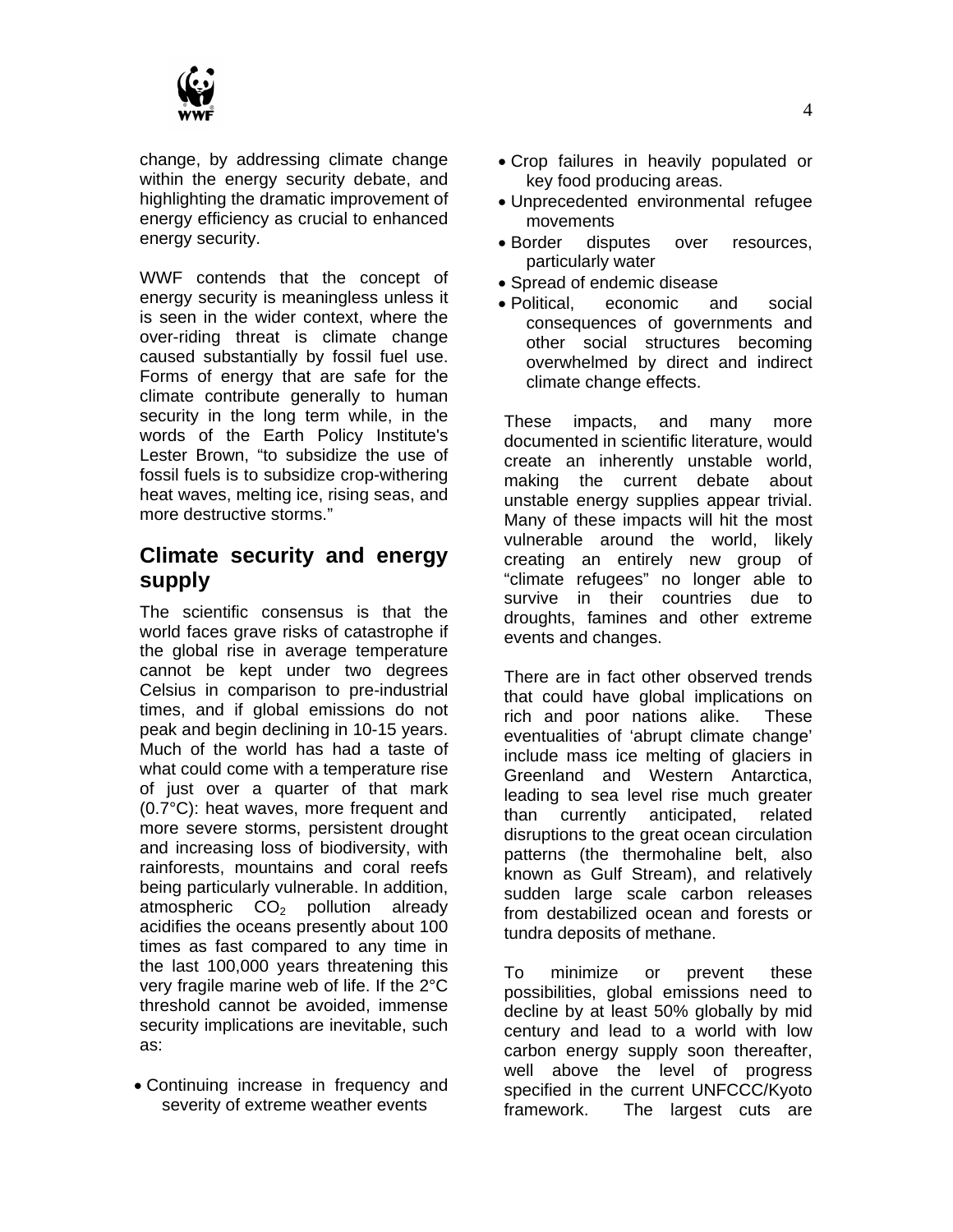

required from G8 economies, in line with a requirement for industrialized countries to reduce all emissions by about 80 percent by 2050. In the face of growing energy demand this is a challenging but not insurmountable task requiring a quantum improvement in energy efficiency and a wholesale switch to low or no emission energy sources. Joint consideration of energy and climate security endorses just this direction.

# **Comprehensive energy and climate security policy**

It is quite clear that one fuel source or policy alone will not be adequate to respond to climate change nor energy security issues. A full, integrated package of policies, measures and strategies will be required in order to ensure a stable future. The G8 should launch a Climate and Energy Security Plan that builds on the following trends and facts.

# **Overstretched supply lines**

The world has had ample illustration that the most vulnerable energy situation is over-reliance on limited, distant energy sources. Climate change will make this situation even more tenuous, by increasing the frequency and severity of extreme weather events and contributing to the political instability that can disrupt energy supplies. A recent, graphic illustration of this was Hurricane Katrina's effect on both supplies and even more spectacularly, on oil prices.

Improvements in energy efficiency and the switch to renewable energy sources reduce this built-in vulnerability of long supply lines. Energy efficiency moves are often local in application and cumulative in effect. Renewables diversify energy systems often from a

multitude of small sites and are often situated close to where energy is used.

#### **Oil: becoming scarcer and more expensive**

Current rates of oil use are highly unlikely to be sustainable for much longer, regardless of any moves away from oil to mitigate climate effects.

But climate change alone is a compelling argument to move away from oil as quickly as feasible. The energy security argument also favors this course, only partly on the grounds of the inherent insecurity of supply from a few of the world's less stable regions. Another argument becoming more and more compelling as reserves are drawn down is that the move away from reliance on oil can be planned for and controlled if started early enough - or it can be sudden and catastrophic.

# **Coal: burdened by emissions**

Coal remains the most abundant of fossil fuels and the most used after oil. It is however burdened by high emission levels. Coal burns only half as efficiently as natural gas (it produces up to twice as much  $CO<sub>2</sub>$  per energy unit). While efficiency rates can be improved from the pitiful level in older power stations, coal remains the most significant single contributor of the emissions causing climate change. Carbon capture and storage (CCS) may have benefits as a bridge towards a low/zero emissions society but there is a clear need for international standard setting in this area. Furthermore the technology is so far not sufficiently proven and further development could meet with long delays and unforeseen cost. The key questions must be answered in the next two to three years for as long as fossil fuels remain the major part of the energy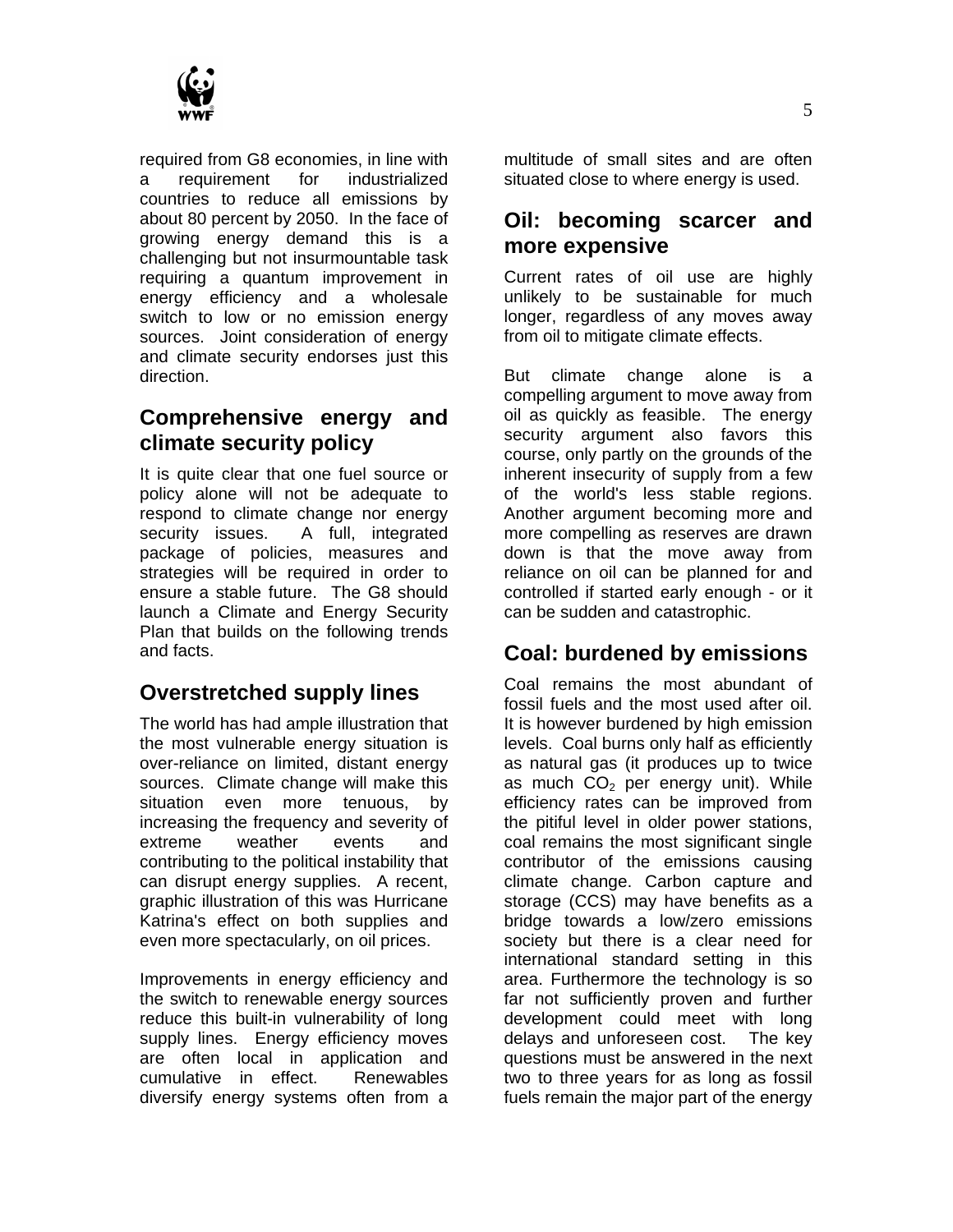

supply matrix, CCS needs to be important part of the equation to reduce emissions. A sustainable energy strategy will acknowledge the role of CCS – both for post- and precombustion decarbonisation - for the next decades as a bridging strategy towards an ultimately zero-carbon energy system based on sustainable renewable energy.

However, WWF warns the G8 countries not to embrace CCS technologies as the future silver bullet that minimizes the need to act on structural changes in the energy sector now. WWF urges the G8 to affirm a position that investments in developing CCS should not take precedence over investments in proven demand reduction and energy efficiency strategies or proven renewables technologies. In addition, the open questions around this technology should be answered expeditiously so as to determine its role in the low carbon future.

# **Natural gas: transition fuel**

Natural gas can be less damaging than other fossil fuels because of its higher efficiency for energy production. From a climate change point-of-view, natural gas – especially with CCS or as a base for hydrogen production - has potential as a bridging fuel towards the low/zero emissions society and currently plays a role in the possible establishment of hydrogen as a viable, sustainable fuel. But CO2 emissions remain a problem. From an energy security viewpoint, areas rich in natural gas are relatively remote from key markets, making it also subject to disruptions from extreme weather events or political and economic instability. Compared to oil, the main resources of natural gas are even more concentrated in fewer countries. Natural gas must therefore be considered as bridging fuel for the next

three to four decades but is not a longterm solution to climate change or to energy security.

# **Misguided enthusiasm for the nuclear option**

G8 energy ministers in March endorsed "wide scale development of safe and secure nuclear energy" for those countries wishing to pursue this path "as crucial for long-term environmentally sustainable diversification of energy supply"; the associated G8 energy security conference was told of "a nuclear renaissance". The key words here might be "safe and secure": nuclear energy advocates have not yet been able to answer the safety, waste and proliferation concerns that will become even more prominent in the context of any rapid expansion of plants into more nations. Additionally and perhaps more tellingly, disregarding subsidies and allowing taking into account plant commissioning and decommissioning, the net energy benefits of nuclear power are less cost-effective than other more environmentally benign technologies. WWF therefore rejects the use of nuclear energy as a solution technology.

#### **Energy efficiency: most cost effective by far**

Energy efficiency measures (or negawatts as they are sometimes called) are the most cost effective way of adding energy capacity and enhancing energy security, with the considerable added benefits of cost savings, health and environment benefits. For Europe for instance, the potential for cost-effective savings for the next 15 years is generally set at 20- 30 % of current demand and the technical potential much higher.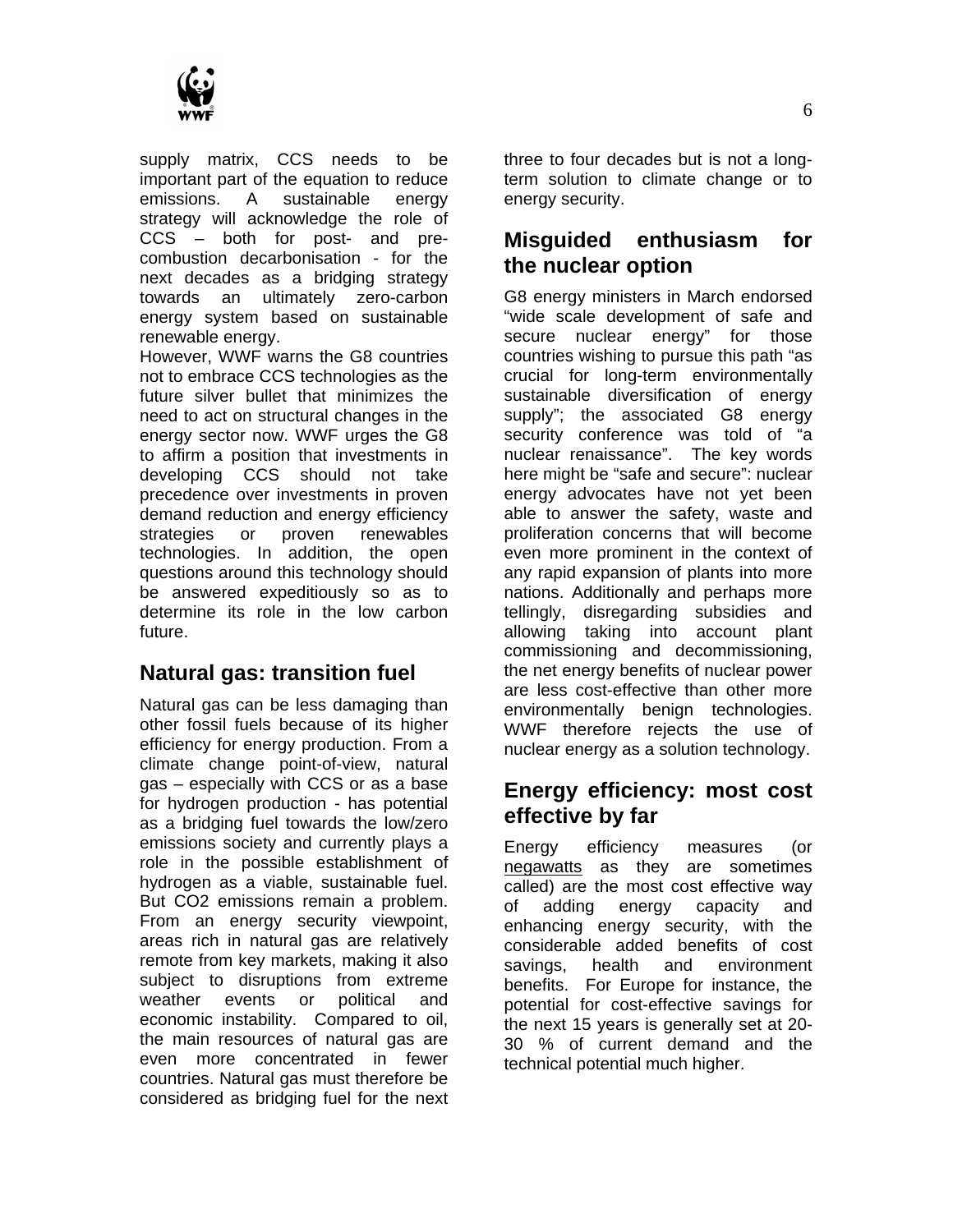

**WWF urges the G8 to commit to energy efficiency and demand reduction measures as the highest priority for enhancing energy security and preventing catastrophic climate change, with a range of policy settings that include mandatory demand reduction targets, especially for utilities and government agencies, support for energy efficient products that includes public procurement programs and incentives for their purchase by consumers, continually raising the bar on minimum efficiency standards for buildings, electrical equipment and vehicles and energy labeling as a norm for all energy using products. The great potential of combined heat and power technologies (for instance estimated as having the potential to save up to 46 % of US CO2 emissions) should be supported by growth targets and improved access to grids.** 

#### **Renewable energy – going beyond the rhetoric**

The potential contribution of renewable energies is underlined by the explosive growth in investment in wind, solar, sustainable biomass, geothermal and other technologies. Many are now competitive energy suppliers, even in the face of massive levels of subsidies to fossil fuels and in many countries a merely rhetorical policy support. With ambitious support and simultaneous expansion of energy conservation, realistic targets are that:

- sustainable biomass could supply 15 -30 % of OECD electricity by 2020
- wind could supply 12 % of global electricity in the next 20 years
- passive solar heating is highly cost effective while solar electricity is growing rapidly

**Renewable energies are especially relevant from an energy security viewpoint as they diversify energy sources, promote efficiency and generally reduce reliance on extended energy supply routes and vulnerable infrastructure. While G8 often mention renewables favorably, in practice the priorities for influential support are often long term research and development of less proven and immediately available technologies in hydrogen, methane and carbon capture and storage. G8 could better support renewables with such measures as mandatory renewables targets, improved access to grids which could include supportive "feed-in" prices to help establish technologies, and through reduced subsidies to fossil fuels.** 

#### **Conclusion**

**The G8 gives President Putin and other leaders the opportunity to correctly frame the security debate in terms of** *both energy and climate security. When one assesses the current scientific and energy developments globally, it is very clear that a sophisticated strategy combining energy efficiency, renewables and natural gas as a bridging fuel, can provide the pathway for a low carbon future. In addition, leaders should ensure that the crucial questions surrounding carbon capture and storage are answered expeditiously so as to determine the scale of its role in climate and energy security solutions in the future. Only with this strategy will climate insecurity be curbed.*